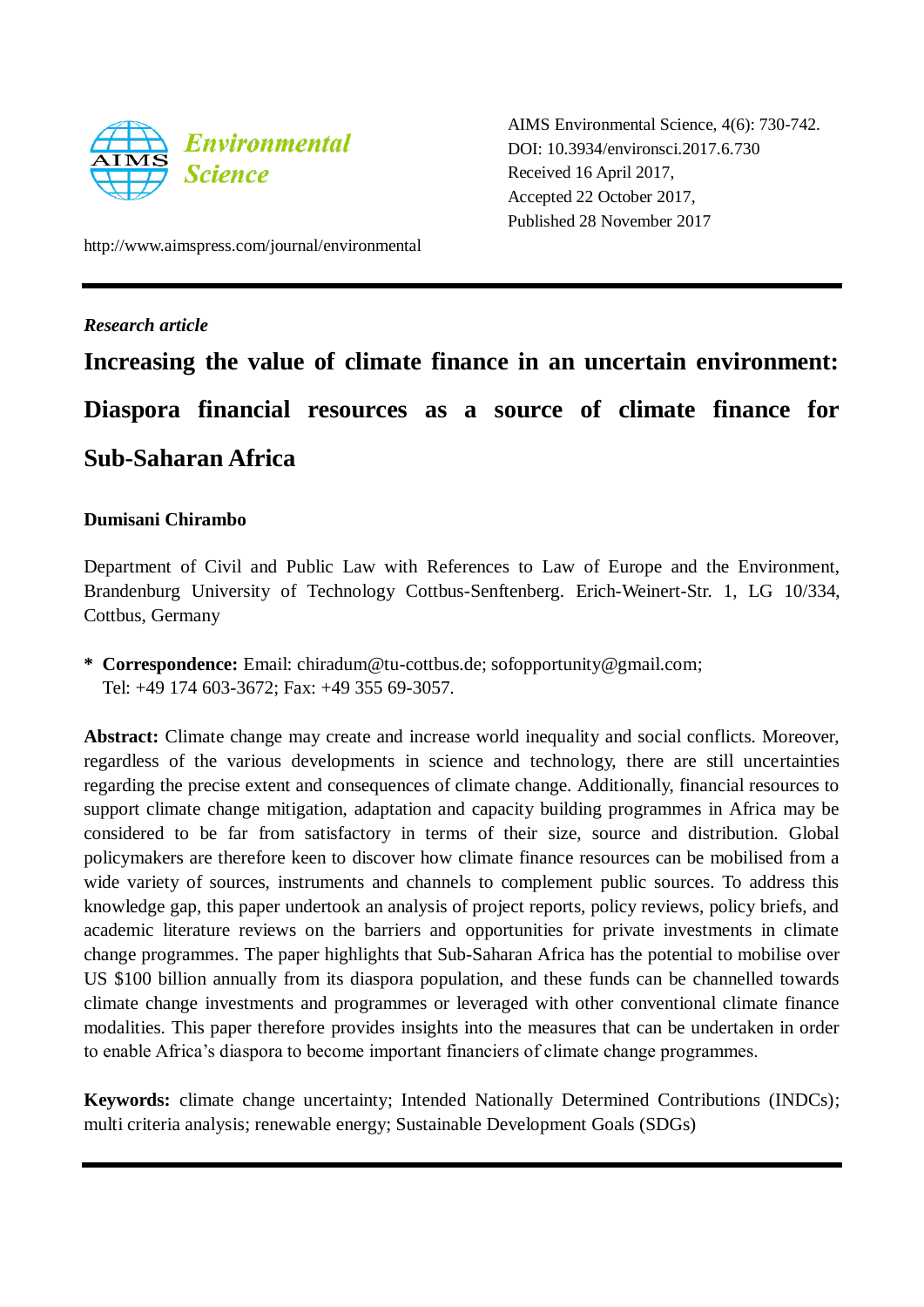#### **1. Introduction**

Climate change is an issue of global importance as it can potentially cause devastation to ecosystems, affect social and economic development, and influence the attainment of the Sustainable Development Goals (SDGs) [1,2]. Climate change might also increase world inequality as some geographic regions are anticipated to suffer more from the impacts of climate change than others since adaptation capacities vary across countries and localities, with the poorest and most vulnerable groups and countries likely to be the least capable of adapting to climate change [3,4]. Arguably, an aspect that makes the management of climate change issues problematic, regardless of the existence of a treaty on climate change (i.e., the United Nations Framework Convention on Climate Change (UNFCCC)), is that there are still uncertainties over the precise extent, time-scale, and consequences of climate change [5]. This consequently leads to the climate change policy domain to be complex, both with respect to climate change science and projected impacts, and to the governmental/institutional framework for policy discussions and actions [6].

Climate change touches upon a myriad of inter-related and multi-dimensional aspects of societies, economies and the environment. Consequently, climate change policy planning and analysis involves contributions from climate scientists, politicians, economists, engineers, sociologists, ecologists and others [7], arguably all with different views, priorities and perspectives about how best to address climate change issues. To add to this dilemma, aspects such as public policies (shifting public policies), unreliability and costs of (new) technologies, indefinite future economic growth prospects, and indefinite future emissions paths from different countries [8-11] have an influence on household and institutional behavioural adjustments and rates to which greenhouse gases (e.g., carbon dioxide, methane, nitrous oxide, etc.) are emitted globally, thereby further confounding the uncertainties regarding the projected climate change impacts, and mitigation and adaptation costs [12,13]. It has therefore been suggested that government investments and policies for climate change should focus on both the provision of physical infrastructure and soft measures, such as change in institutions and policies, capacity building, and strategy development in order to reduce the risks that individuals and societies face from extreme weather events and other climate and weather related impacts [13].

The mobilisation of climate finance to facilitate the funding and financing for climate change mitigation and adaptation activities, climate change capacity building and Research and Development, as well as broader efforts to enable the transition towards low-carbon, climate-resilient development [14] is an integral part of the climate change and SDGs debate [15], and also an area that is highly affected by uncertainties regarding the precise amount of funding and investments that are required to adequately manage climate change. This follows that successfully managing climate change and its adverse impacts on people's livelihoods requires the mobilisation of funds and resource from both public and private resources at an unprecedented scale. For example, Africa alone requires about US \$100 billion a year in investments in order to cope with its projected climate change impacts [12] but public and private stakeholders are likely to make a commitment to be jointly mobilising only US \$100 billion per year by 2020 to support climate change mitigation and adaptation activities in all developing countries in different regions [16]. Additionally, factors such as the global political and economic performance, in-country priorities, and divergent opinions of the structuring of global climate change architectures have an influence on the commitment and mobilisation of support and funding for climate change activities from both the private and public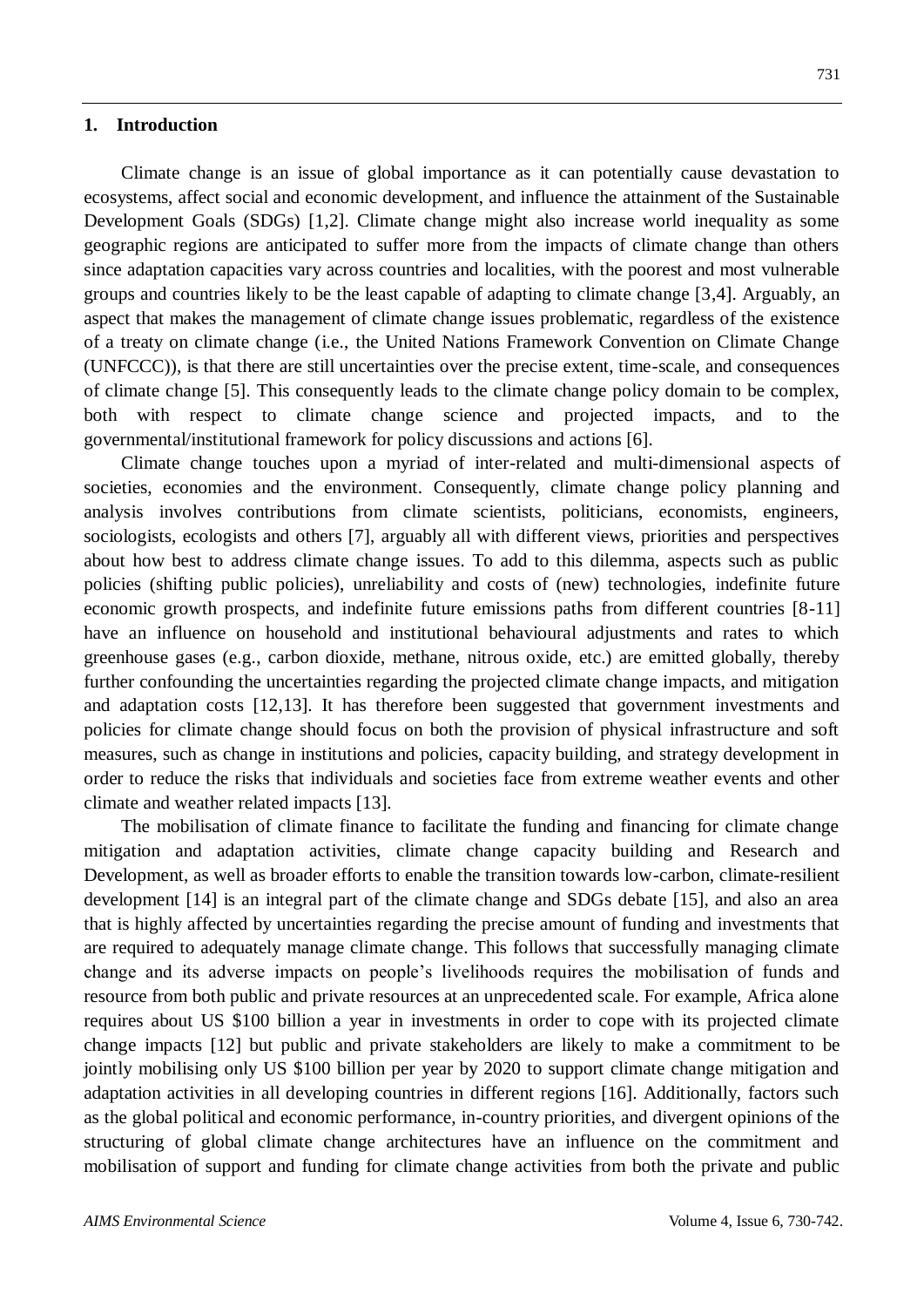sources [8,9]. Arguably, these issues do not only influence the sectors to which international and national organisations fund and invest in (e.g., renewable energy for climate change mitigation, irrigation systems for climate change adaptation, etc.), but also the level of funding that is provided to different countries. Consequently, in some countries, notably in developing countries, funding and commitment towards climate change initiatives has fallen short of the resources and investments needed for the countries, and climate finance levels to Africa are far from satisfactory in terms of their size, source and distribution [17-19], regardless of equity considerations and the need to provide more investments in Africa's infrastructure to facilitate sustainable development.

Despite having contributed relatively little to the problem of climate change, developing countries are projected to bear approximately four-fifths of the costs caused by a 2 °C increase in average global temperatures [20]. Arguably, Africa is a developing region that will be the most adversely affected by climate change, and the continent is already at risk of not being able to achieve the SDGs as eradicating extreme poverty by 2030 is aspirational and feasible only under very optimistic scenarios since the region is forecasted to continue to have the highest rate and depth of poverty of all regions of the world beyond 2030 [21]. Since it might be argued that one of the factors that increases the vulnerability of Africa to the impacts of climate change is that the region receives insufficient amounts of climate finance to enable the successful implementation of effective climate change mitigation, adaptation and capacity building programmes [17-19], various researchers and global policy makers have been investigating on how climate finance resources can be mobilised from a wide variety of sources, instruments and channels to complement public sources [56-58]. Additionally, other studies on climate change policy implementation and climate finance mobilisation include Eriksen et al. [22] who looked at how climate change policies can lead to maladaptations; Pasquini et al. [23] who looked at the barriers to mainstreaming climate change adaptation in local government; and Yu [17] who looked at the roles that China could take in increasing climate finance values. However, knowledge gaps still remain on how climate finance flows to Africa may be increased through the actions of individuals and the private sector. To address these knowledge gaps, this inquiry encompassed analyses of project reports, policy reviews, policy briefs, and academic literature reviews on the barriers and opportunities for private investments in climate change programmes.

The paper is structured as follows. Section 2 introduces the impacts of climate change uncertainty on the mobilisation of climate finance, and highlights how diaspora savings and resources could be utilised as potential sources of climate finance to reduce Africa's SDGs and climate change financing deficits. Section 3 follows with an argument on how improving climate change communication and changing the framing of climate change issues can potentially improve the engagement of Africa's diaspora in supporting climate change investments and programmes. The discussion in Section 4 focuses on how increasing investments in renewable energy deployment and providing electricity to Sub-Saharan Africa's (SSAs) off-grid regions provides both mitigation and adaptation benefits, hence can simultaneously address the mitigation and adaptation ambitions presented in the Intended Nationally Determined Contributions (INDCs) framework. The conclusion in Section 5 highlights that despite the existence of various uncertainties related to climate change science and policy implementation, leveraging the resources that the private sector and diaspora have towards climate change programmes can increase the value of climate finance (i.e., both the absolute amount of finance available and the indirect benefits that the implementation of more climate change programmes can bring to society).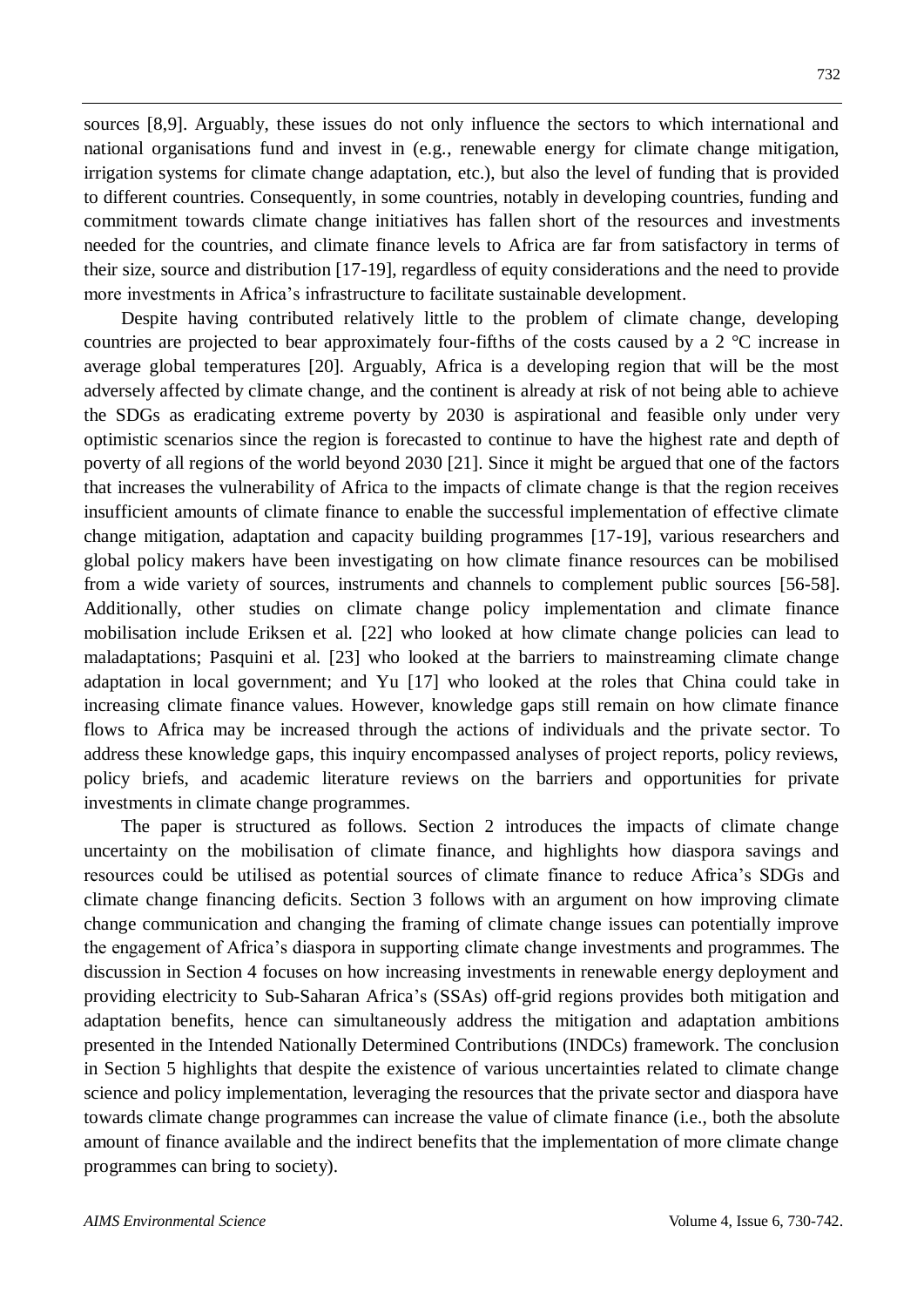#### **2. Mobilising and Leveraging Diaspora Funds for Climate Finance**

Climate finance or carbon finance as it is sometimes called has a significant role to play in societal policies and responses to climate change. Climate finance may be considered as a catalyst to leverage private and public resources and promote technology deployment in order to improve resilience to the social, economic and political impacts of climate change which are directly affecting economic growth and development [24]. Aspects such as the unpredictability of the climatic and global systems, economic activities, capacity constraints, priorities of decision makers, and the risk of maladaptation create and influence climate change uncertainties [25], hence directly affect climate finance modalities. From a climate change policy and climate finance policy perspective, these uncertainties need to be adequately considered and understood as they perpetuate risks related to the mobilisation of funds and implementation of climate finance programmes (mainly aimed at facilitating and enhancing climate change mitigation and adaptation).

The Cancun Accords state that adaptation must be addressed with the same priority as mitigation [26]. However, some analysts have pointed out that the implementation of climate finance modalities is highly construed towards mitigation efforts whereby 91% of climate finance flows are for mitigation efforts, 7% for adaptation efforts and 2% for activities with both mitigation and adaptation objectives [27]. More worrying are the assertions that the majority of public and private climate finance to date has focused on mitigation and thus, scaling-up and replicating existing climate finance interventions in developing countries, which have successfully mobilised private climate finance would likely result in a continued focus on mitigation interventions [18], hence further exacerbating the mitigation bias. This situation can prove to be problematic as the INDCs have highlighted that the demand for adaptation finance is likely to be greater than the demand for mitigation finance [28]. Arguably, from a global climate change policy perspective, the existing status quo suggests that stakeholders from the Global South require more climate finance for adaptation, whilst the Global North requires more policies that can enhance investments in low-carbon technologies and increase commitments to reduce greenhouse gases from the energy sector and other sectors.

Arguably, a potential source of climate finance that is not yet part of the climate finance fora but has potential to improve the mobilisation of climate finance from the private sector is diaspora savings. As it stands, Foreign Direct Investment (FDI), the export of commodities, Official Development Assistance (ODA), and remittance inflows are major sources of finance and economic growth in Africa [29]. However, in some SSA countries the implementation of climate change policies and programmes lags due to (i) climate change issues not finding their way into the national budgetary frameworks and therefore climate change policy and programme implementation relies heavily on external assistance [30]; and (ii) a lack of government institutional reforms that recognise the central role of finance ministries in climate change finance delivery [31]. This therefore means that some African countries have meagre amounts of funding from public sources available to enable the successful implementation of climate change policies and programmes. Some estimates point out that Africa requires US \$60 billion per annum by 2030 for climate change adaptation and approximately US \$100 billion a year in investments in order to cope with its projected climate change impacts [12,32]. However, Africa's diaspora and migrants provide around US \$40 billion a year in officially recorded remittances, but they have the potential to provide more than US \$100 billion a year to help develop Africa and there is also an estimated US \$50 billion in diaspora savings that could be leveraged for low-cost project finance [33]. Additionally, since remittance charges to and within Africa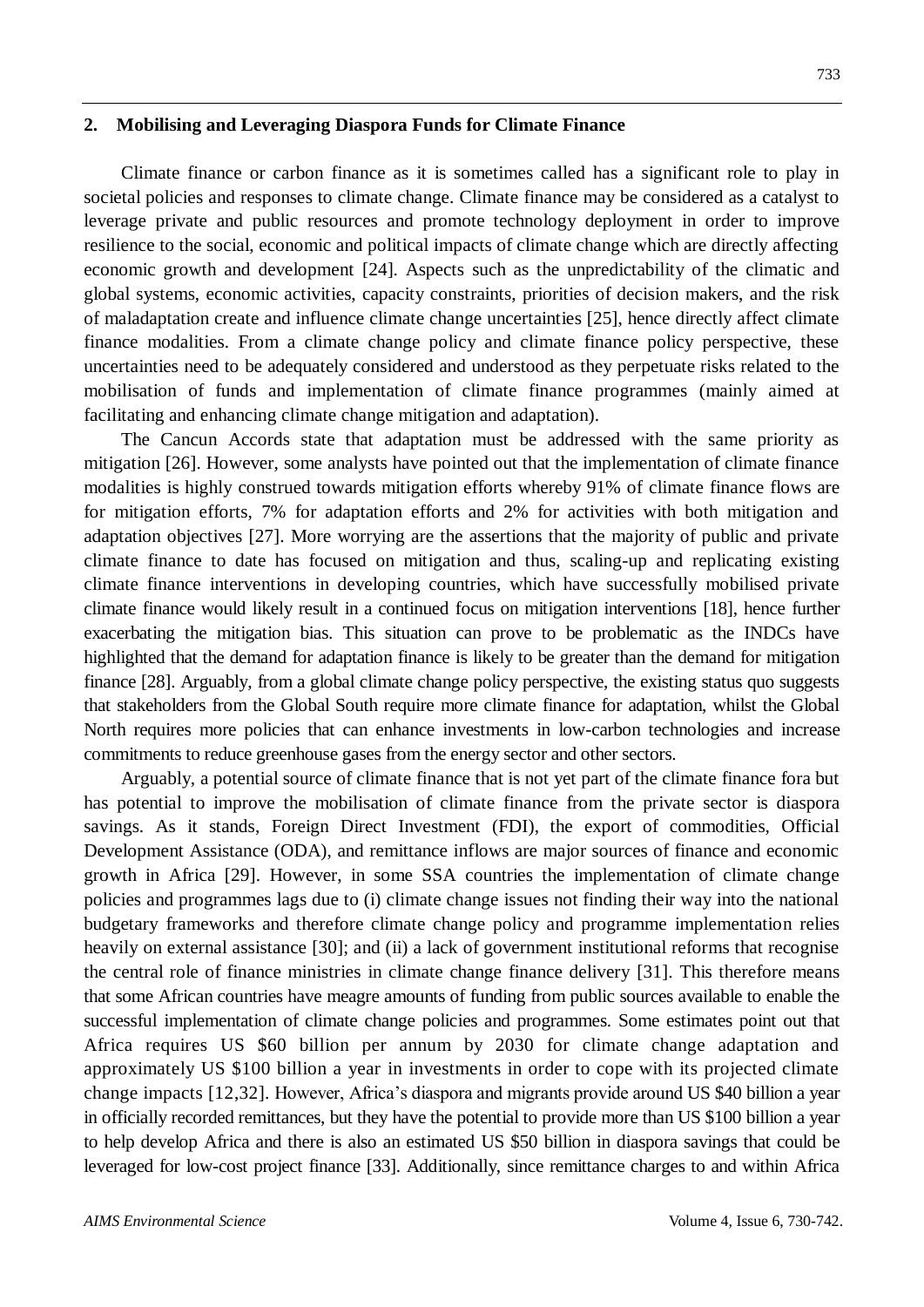are almost double the global average, reducing remittance charges to reach the world average levels would increase the value of remittances to and within Africa by US \$1.8 billion annually [34]. These underutilised sources of finance and funding can arguably substantially reduce Africa's SDGs and climate change financing deficits. Consequently, outside the realm of the commitments presented in the INDCs and other established climate finance instruments, there is a scope to mobilise more financing for implementing the SDGs and climate change mitigation and adaptation programmes through diaspora resources. On the other hand, South-South Climate Finance (SSCF) modalities are also growing in prominence. SSCF is financing that is instituted by developing countries (the Global South) to promote and support low-carbon, resilient development within and between developing countries [56]. Even though most SSCF modalities are in their nascent stages, SSCF modalities are still considered as an emerging opportunity for additional climate assistance and investment to support the existing climate finance status quo which is characterised by 'North–South', developed–developing, donor–recipient relationships between Global North and Global South countries. In addition to Global South contributions to multilateral funds and new Global South led international organisations like the BRICS Bank, private sector investments in sectors such as renewable energy to scale-up climate finance resources for climate change mitigation may also be considered as a form of SSCF [56]. Arguably, mobilising diaspora resources and directing them towards climate change programmes, and promoting SSCF can enable individuals and the private sector within and outside Africa to become prominent non-state actors that can finance vital climate change programmes, businesses and social enterprises that are related to enhancing climate change mitigation and adaptation. With these aspects in mind, a consideration that is arguably now lacking in most climate change policies is how to develop channels that can incentivise and encourage Africa's diaspora to invest in building climate change mitigation and adaptation infrastructure in SSA; and how diaspora finances can be leveraged with other public financing to increase the total values of climate funds available in SSA.

## **3. Improving Climate Change Communication and Framing to Enhance the Mobilisation of Climate Finance from the Diaspora**

Climate change research and policy formulation deals with particularly complex issues (e.g., uncertainties about ecosystem responses to warming, great heterogeneity in impacts and adaptive capacity, a need for local and context-specific analyses, and long-range interactions through world markets) [35]. Climate policies are also developed and implemented in an extremely uncertain environment where both the benefits and the costs of a particular climate policy are unknown and in the best case could be described by the probability distribution of various outcomes both in terms of economic damage attributed to climate change and the mitigation cost needed to reach the emission target associated with the selected policy [36]. However, researchers, practitioners, and policy makers have a range of tools and frameworks to enhance the design, implementation and monitoring of policies and programmes, and to facilitate the development of strategic choices about funding [56], hence the choice of which tools, frameworks and communication aids to use in different contexts may have a bearing on the public's and industry's climate change responses and decision-making.

Improved communication of climate change issues may be considered as an effective way to stimulate positive action towards climate change [5]. Moreover, in keeping with the arguments of the preceding section, where there will be a need to improve the engagement of Africa's diaspora in climate change programmes, the way that climate change information is communicated might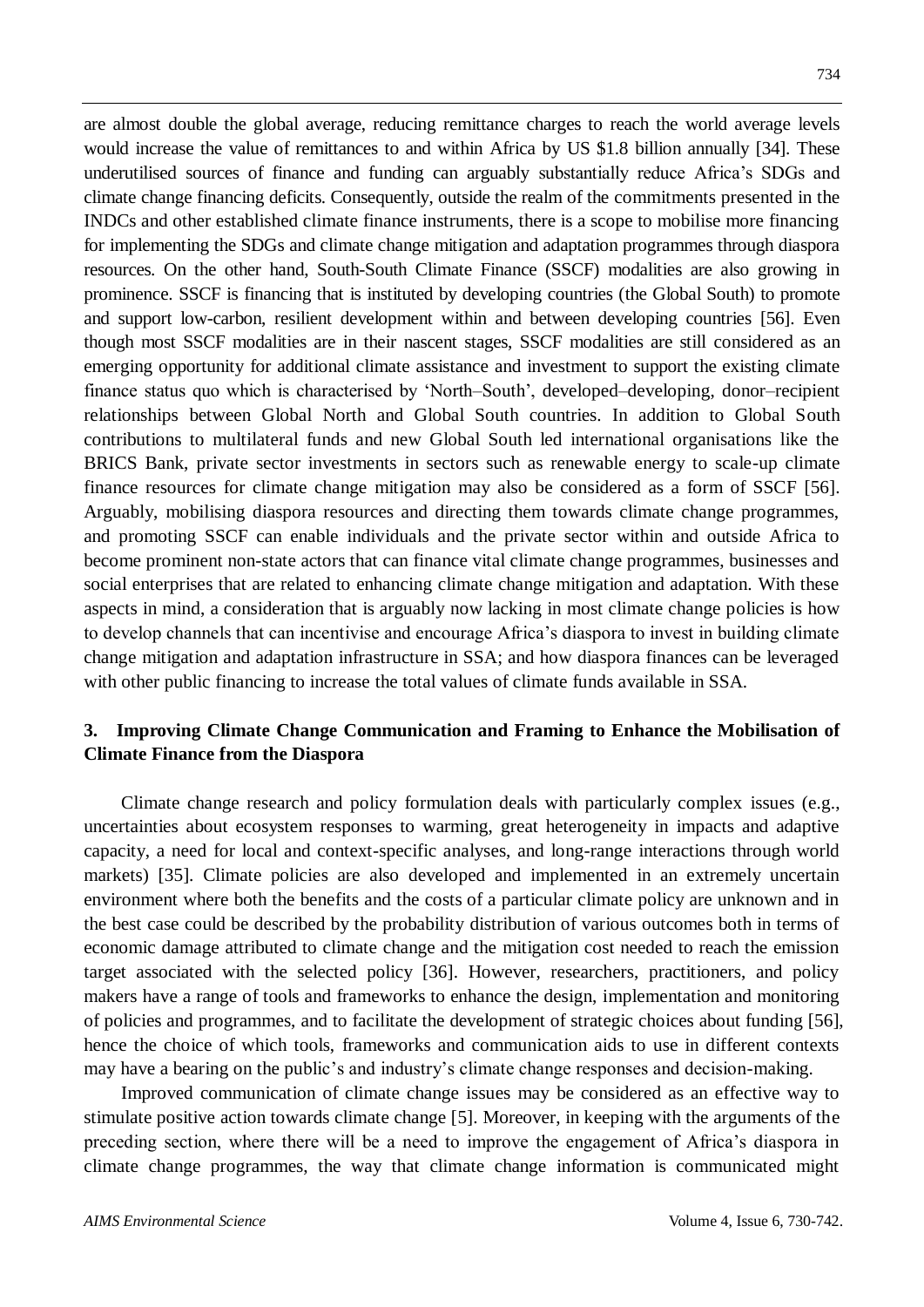become vital for the success of a climate change policy or strategy since public perception and public scepticism about climate change have an influence on the attitudes and actions of people and institutions towards various climate change measures [37]. An aspect that can improve climate change communication, encourage engagement among different segments of the public which do not usually engage in environmental issues, and improve laypeople's attitudes to various climate change programmes is to leave the traditional framing of climate change as an environmental problem and reframe it to better resonate with the framings of the target audiences [59,60]. For example, alternative climate change framings include (i) framing climate change as a public health issue, emphasising potential health benefits of emissions reductions, less use of car transportation, altered dietary habits, etc.; (ii) framing climate change as a security issue, emphasising risks to personal security posed by drastic climate change, and highlighting links between energy supply and security concerns; (iii) framing climate change as a religious or moral issue, emphasising a moral obligation to protect the Earth and God's living things; and/or (iv) framing climate change as an economic issue, linking climate change with national economic performance and framing energy efficiency as a cost-cutting and waste-saving measure [59]. Arguably, there is therefore a strong possibility to encourage and engage the public—individually and collectively—in participating and contributing in cash or kind towards local or national climate change programmes by presenting or framing climate change messages and issues in different ways.

On the other hand, there are also various tools and approaches that have been developed to support scientists and policy makers to make credible decisions in uncertain environments; and to improve the communication of various socio-economic data to stakeholders from various backgrounds. Such tools and approaches include Adaptive Policy Making, Real Options Analysis, Monte Carlo Analysis and Multi-layer Decision Analysis [13]. However, in the context of SSA, the utilisation of tools such as Multi Criteria Analysis in the climate change domain might be more beneficial as they can also portray and communicate complex issues to stakeholders from diverse backgrounds. Multi Criteria Analysis evaluation approaches have also demonstrated to be useful for the identification of positive and negative interactions of climate policy instruments and adequately evaluate the trade-offs between social, economic, political and environmental issues for proposed projects [38,39]. Moreover, the Multi Criteria Analysis approach is also appropriate in a climate finance setting because it facilitates the user to identify weaknesses and strengths of the policy options they have, thereby providing a basis of recommendations for forming, redesigning and modifying specific design characteristics of a particular instrument [40].

Some African countries have problems in collecting data for climate change analyses hence the Multi Criteria Analysis framework is also ideally suited for developing countries which are characterised by lack of data. For example, Kalim and Shah [41] showed that Multi Criteria Analysis methodologies infuse political and social criteria within an analytical framework for policy makers more especially in regions with low administrative capacities and a lack of input-data for environmental policy decisions. Additionally, since climate change issues affect environmental, economic and social aspects of society, Multi Criteria Analysis methodologies enable efficient integration of diverse issues (e.g., economic, environmental and social) when there is a need for the identification of trade-offs where conflicting objectives are involved by providing an interactive medium with verbal, numerical and visual representation of preferences/alternatives even where there are criteria, objectives, costs and/or benefits that cannot be quantified and monetised [38,39]. A Multi Criteria Analysis has therefore got the advantage of being able to portray and communicate various types of information to various stakeholders in different formats to aid in their understanding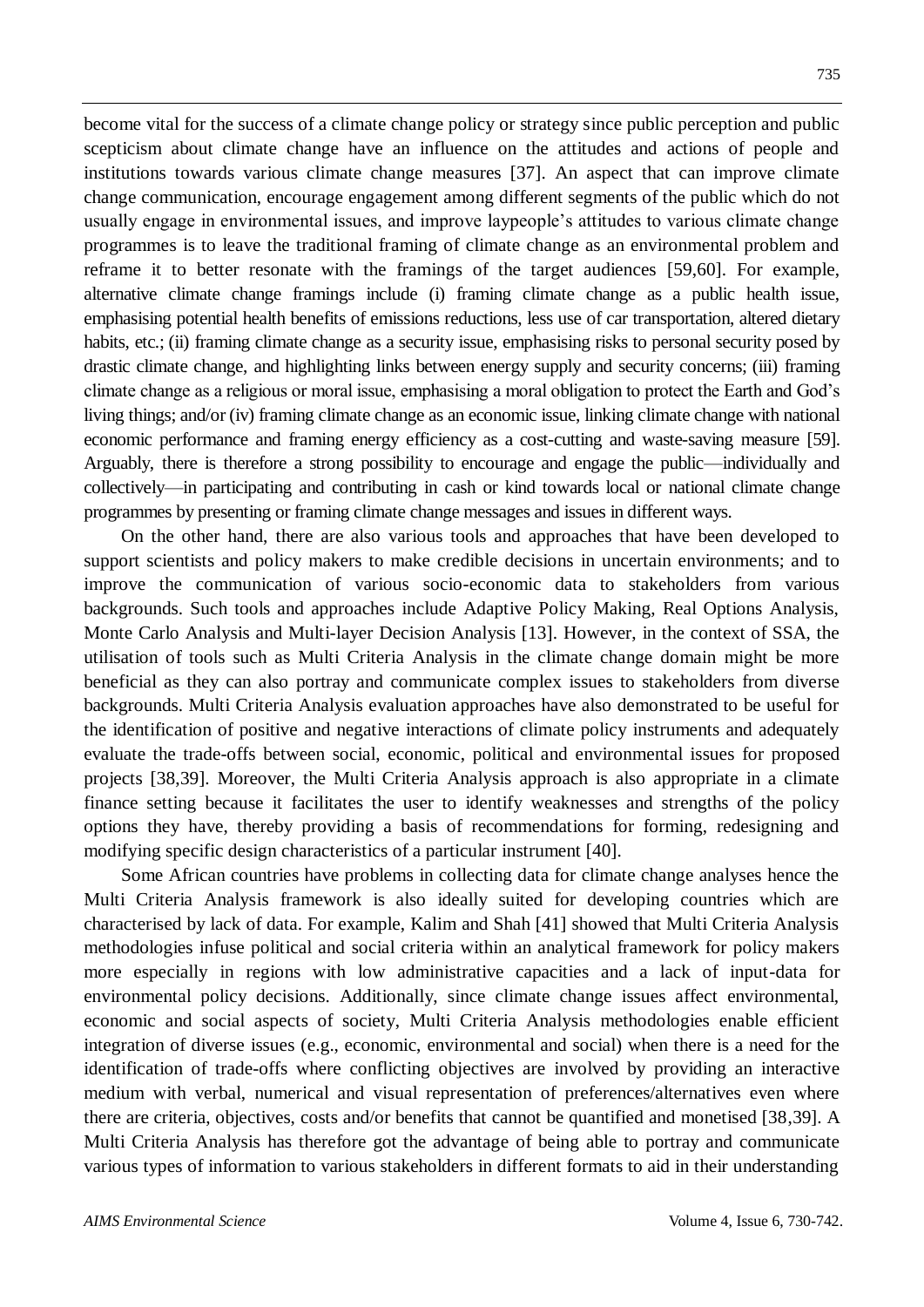of the issues. These considerations therefore can arguably improve different stakeholder's (i.e., laymen and experts) understanding of how to mobilise and utilise climate finance from various sources. A Multi Criteria Analysis Framework is illustrated in Figure 1.



**Figure 1.** Multi Criteria Analysis Framework. Source: Kalim and Shah [41]

#### **4. Discussion**

The implementation of the post 2015 development agenda in SSA is fraught with several challenges. For example, up to 156 INDCs were submitted to the UNFCCC by the closure of the UNFCCC Conference of Parties (COP) 21 and the adoption of the Paris Agreement in December 2015, but the current ambition of INDCs falls far short of reaching any of the goals in the Paris Agreement and the global goal to limit temperature increase to 2 °C [42,43]. The global agreement on enhancing climate change financing, mitigation and adaptation is therefore not yet consistent with what is required to stand a good chance of limiting the global temperature increase to 2 °C above pre-industrial levels [44]. This suggests that there is an urgent need for the countries that submitted their INDCs to increase their climate change financing, mitigation and adaptation ambitions since a failure to increase climate finance levels and climate change mitigation ambitions could increase climate change adaptation financing gaps and the future costs for adapting to climate change [28].

As suggested in the previous sections, SSA can potentially leverage diaspora savings and resources with established climate finance modalities and other public sources. Additionally, since climate change policy implementation is hampered by a lack of awareness of the implications of climate change for future economic growth and development [45], the importance of reframing climate change issues and utilising tools such as the Multi Criteria Analysis framework in order to improve communication between policymakers, practitioners, and the general public can become imperative. This might therefore minimise the differences and misunderstandings that emanate from stakeholders having different knowledge frames and priorities due to differences in their backgrounds, experiences, values and beliefs. Closely tied to these issues is also the need to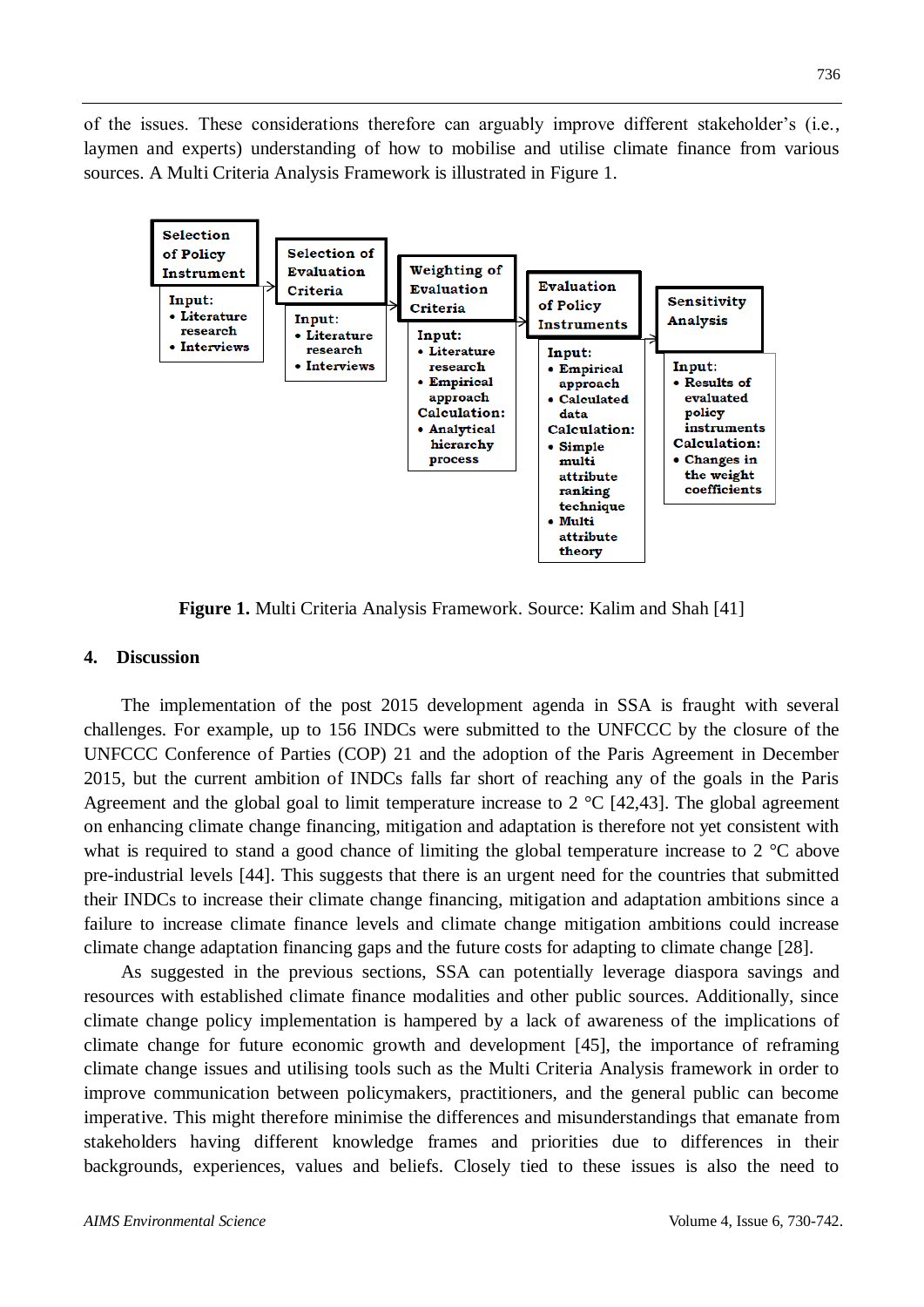maximise any available climate finance by utilising funds towards activities that have the greatest value by simultaneously achieving multiple socio-economic benefits and having wide ranging positive impacts on communities. As it stands, some estimates point out that 68% of total anthropogenic greenhouse gas emissions emanate from energy related-activities [46] and that SSA is the region with the least access to modern energy (Table 1). Arguably, the need for more investments to go towards the deployment of renewable energy technologies in SSA can accelerate socio-economic progress in the region whilst promoting the global ambitions to promote low-carbon climate-resilient growth. The renewable energy sector is therefore a sector that can facilitate multiple socio-economic benefits and wide ranging impacts not only because of its climate change mitigation attributes but also because improved access to renewable energy can help in facilitating climate change adaptation and reducing the vulnerabilities of communities that are currently off-grid.

|                     | Population without | Electrification | Urban           | Rural           |
|---------------------|--------------------|-----------------|-----------------|-----------------|
|                     | electricity        | rate $(\%)$     | electrification | electrification |
|                     | (millions)         |                 | rate $(\%)$     | rate $(\%)$     |
| Africa              | 587                | 41.8            | 68.8            | 25.0            |
| North Africa        | $\overline{2}$     | 99.00           | 99.6            | 98.4            |
| Sub-Saharan Africa  | 585                | 30.5            | 59.9            | 14.2            |
| Developing Asia     | 675                | 81.0            | 94.0            | 73.2            |
| China and East Asia | 182                | 90.8            | 96.4            | 86.4            |
| South Asia          | 493                | 68.5            | 89.5            | 59.9            |
| Latin America       | 31                 | 93.2            | 98.8            | 73.6            |
| Middle East         | 21                 | 89.0            | 98.5            | 71.8            |
| Developing          | 1314               | 74.7            | 90.6            | 63.2            |
| Countries           |                    |                 |                 |                 |
| World*              | 1317               | 80.5            | 93.7            | 68.00           |

**Table 1.** Africa and world electricity access aggregates (2009).

\*World includes OECD and Eastern Europe/Eurasia. Source: Javadi et al. [47]

SSA's low rate of electrification is considered as the most pressing obstacle to economic growth, more important than access to finance, red tape or corruption [48]. To add to this, the energy sector has to achieve universal access to energy before 2030 as a precondition to enable SSA to stand a good chance of achieving most of the SDGs by 2030 [49]. However, even though improving energy access is more imperative in developing countries, some studies have pointed out that climate finance instruments that are specifically designed to promote the diffusion of renewable energy technologies have had marginal success in developing countries [50-52]. The low deployment of renewable energy technologies in developing countries is a consequence of developing countries being characterised by a lack of political and macroeconomic stability, a lack of sound regulatory frameworks (and efficient supporting institutions enforcing the relevant laws and regulations), and a lack of good physical and social infrastructure (including roads, communication systems and skilled labour) [50-52]. This arguably suggests that there is a need to re-strategise on how renewable energy deployment is implemented in developing countries/SSA and how renewable energy climate finance instruments are designed, funded and accessed. In some instances, accelerated development of markets for renewable energy technologies and achieving universal energy access through renewable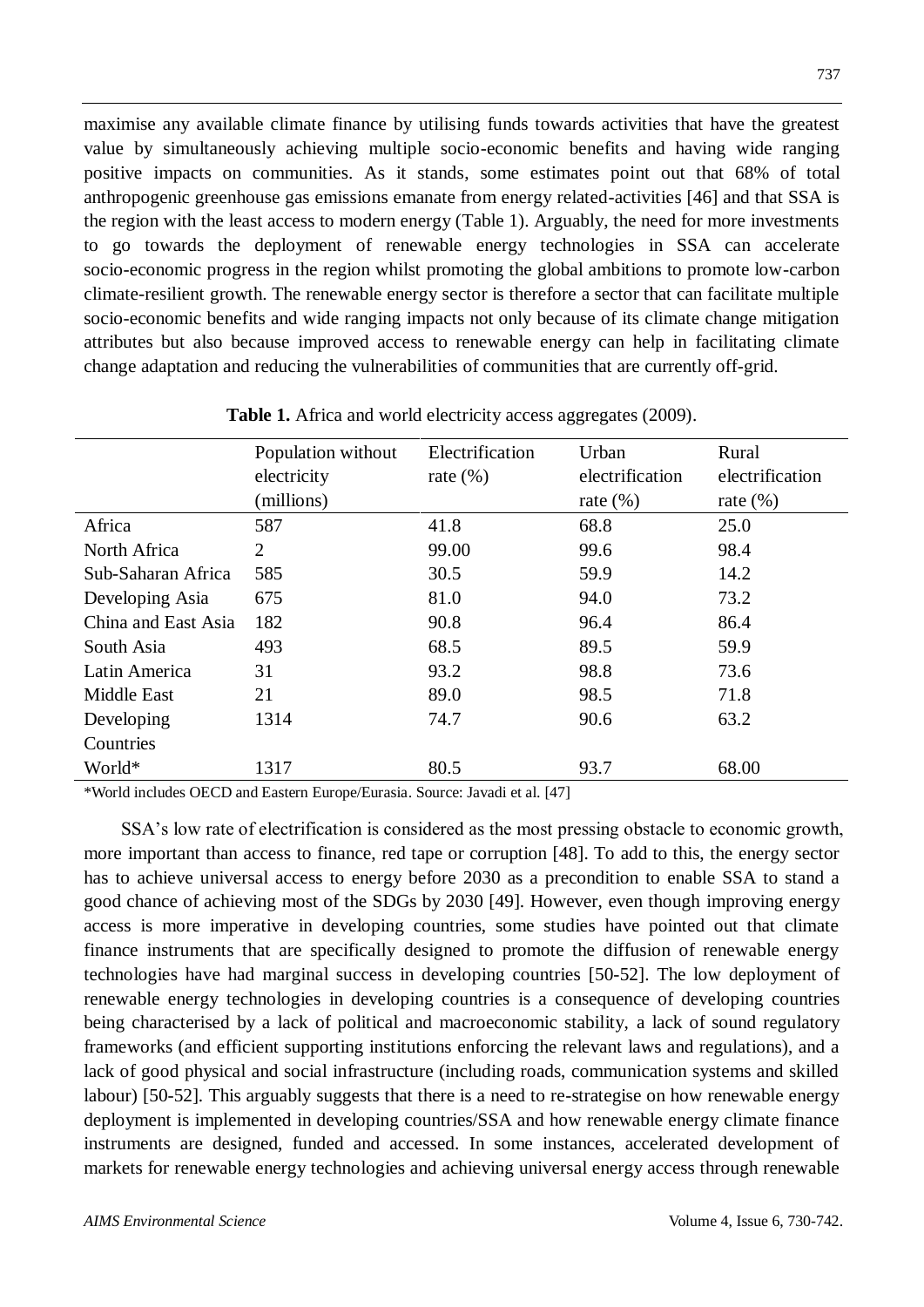energy technologies has been constrained by shortfalls in financing and business frameworks [38,39] rather than the unavailability of suitable technologies. Additionally, financial investments and funding of projects in Africa is lagging not as a result of a lack of availability of funding sources locally and internationally, but because of a lack of 'packaged', 'bankable' projects [53]. Arguably, SSA can therefore be in an opportune position to enhance renewable energy deployment by focusing on creating more bankable projects in the renewable energy sector and linking these projects to the monetary and non-monetary ambitions of Africa's diaspora population. Such a strategy would therefore mean that non-conventional climate finance resources such as diaspora savings would be leveraged with existing climate finance modalities to address the shortfalls in climate finance for renewable energy and adaptation projects in SSA. Since Multi Criteria Analysis methodologies have been used in the energy sector to help in the design of coordinated energy and environmental policies [54] and incorporating stakeholders' preferences into energy and climate change policy interactions [38], it can be deduced that Multi Criteria Analysis methodologies can become a valuable component in facilitating this link between diaspora financing and climate change investments. In this case, Multi Criteria Analysis methodologies would be used as tools, frameworks and communication aids to depict the economic, environmental and social costs and benefits for pursuing different programmes in verbal, numerical and visual formats (in both monetary and non-monetary terms), in order to engage and raise awareness amongst stakeholders from various disciplines.

## **5. Conclusion**

Climate change policy planning and analysis, and the mobilisation of climate finance is characterised by many uncertainties. Such uncertainties arise from the science and socio-economic aspects relating to geography, climate change and patterns of development. It is widely agreed among atmospheric scientists that atmospheric concentrations of greenhouse gases are rising rapidly, and that emissions should be reduced. However, there is little agreement about how much emissions should be cut in any given year, and there is no guarantee that stabilising at any particular concentration will eliminate the risk of dangerous climate change [55]. Consequently, for sustainable development and a climate-resilient post 2015 development agenda to be feasible, there will be a need to increase climate finance levels, balance the levels of funding towards climate change mitigation and adaptation and encourage the deployment of renewable energy technologies particularly in off-grid regions in the developing world.

There are various tools for analysing data, shaping policy and communicating strategies for managing climate change. For example, Multi Criteria Analysis evaluation approaches can be utilised to shape perceptions and enhance communications about the monetary and non-monetary benefits of increased investments in infrastructure such as renewable energy technologies. On the other hand, in order to improve the engagement of the public in the mobilisation of resources and implementation of climate change programmes, more attention should be given to the framing of climate change issues. This therefore means that framing climate change as an economic, public health or security issue can arguably improve laypeople's attitudes towards climate change programmes; and also enable people and private sector entities which do not usually engage in environmental issues to discover the socioeconomic opportunities that they can embrace whilst contributing to national goals for improving climate change mitigation, adaptation and finance.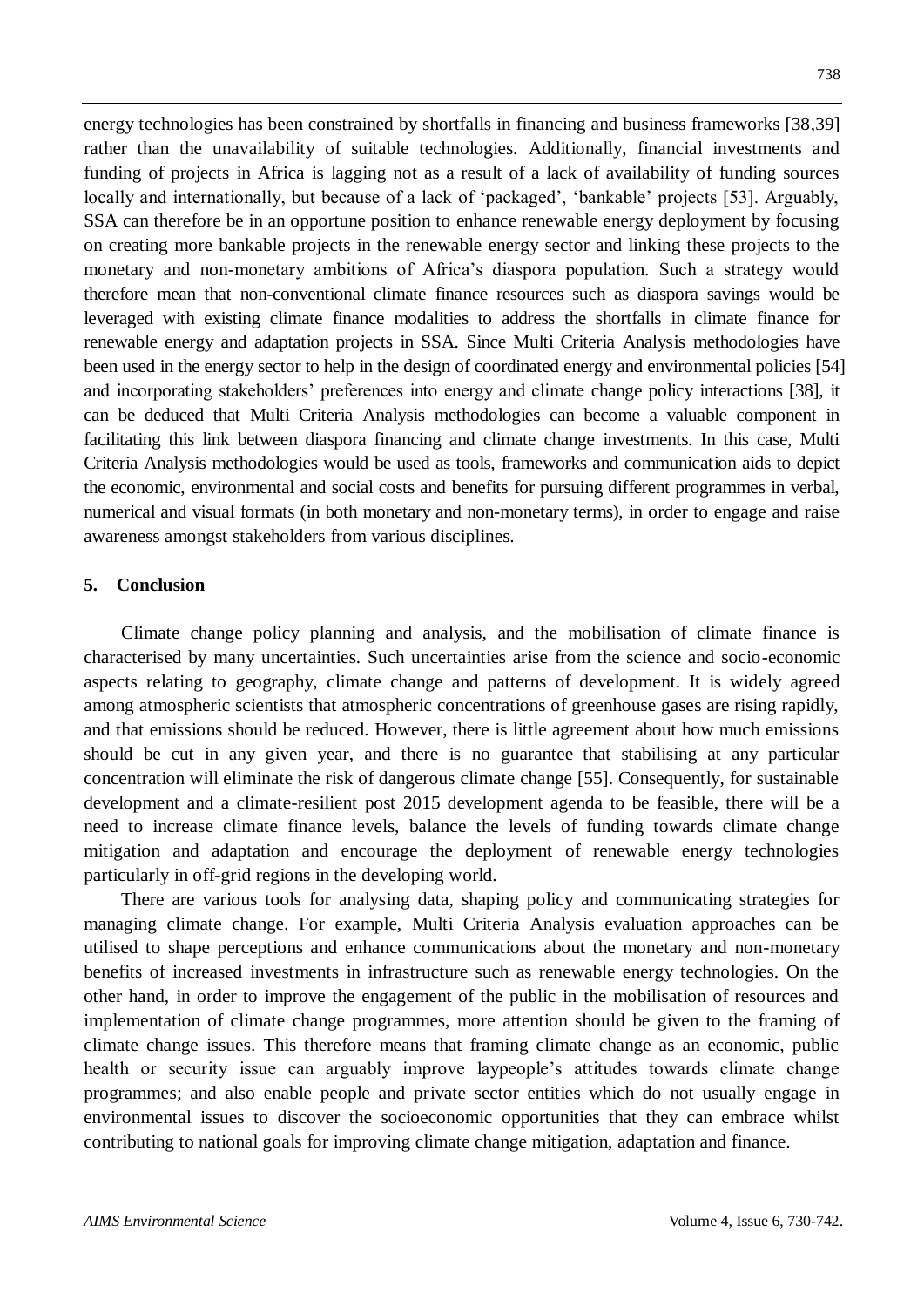In SSA, ineffective climate change policy and programme development and implementation has largely been hampered by low levels of funding being provided to climate change initiatives and a general lack of awareness about climate change impacts on society. The financing requirements for effective climate change mitigation and adaptation even though not definite and precise, all point out that they will be a need for substantial investments in infrastructure as well as other soft measures, and that public resources might not suffice in meeting this financing need. Consequently, greater attention needs to be given to prioritising specific climate change actions and exploring new ways of mobilising funds for climate change programmes. In the case of SSA, there is a potential for the region to attract over US \$100 billion annually from its diaspora population, and these funds can be channelled towards climate change investments and programmes or leveraged with other conventional climate finance modalities. Looking ahead, there is still therefore significant potential that the value of climate finance, that is, the value in absolute monetary terms of available climate finance, and the value in the positive impacts and benefits to society that climate finance investments can bring (e.g., electrifying off-grid regions in order to enhance economic diversity and facilitate adaptation), can be increased with greater engagement of various non-state actors such as Africa's diaspora, and developing bankable climate change infrastructure projects to which the diaspora and private sector can be the main stakeholders.

## **Acknowledgments**

The author acknowledges the support of Prof. Dr. Eike Albrecht, Prof. Dr. agr. Bachar Ibrahim and fellow colleagues at the Department of Civil and Public Law with references to Law of Europe and the Environment, Brandenburg University of Technology Cottbus-Senftenberg.

## **Conflict of interest**

The author declares that there were no conflicts of interest in producing this paper.

## **Reference**

- 1. Lau LC, Lee KT, Mohamed AR (2012) Global warming mitigation and renewable energy policy development from the Kyoto Protocol to the Copenhagen Accord-A comment. *Renew Sust Energ Rev* 16: 5280-5284.
- 2. Cobbinah PB, Erdiaw-Kwasie MO, Amoateng P (2015) Africa's urbanisation: implications for sustainable development. *Cities* 47: 62-72.
- 3. de Oliveira JAP (2009) The implementation of climate change related policies at the subnational level: An analysis of three countries. *Habitat Int* 33: 253-259.
- 4. Abadie LM, Galarraga I, Rübbelke D (2013) An analysis of the causes of the mitigation bias in international climate finance. *[Mitig Adapt Strat GL](https://link.springer.com/journal/11027)* 18: 943-955.
- 5. Morton TA, Rabinovich A, Marshall D, et al. (2011) The future that may (or may not) come: How framing changes responses to uncertainty in climate change communications. *Global Environ Change* 21: 103-109.
- 6. Wilson RH, Smith TG, Urban resilience to climate change challenges in Africa. Working Paper No.4., The Robert S. Strauss Centre for International Security and Law, Texas. 2014.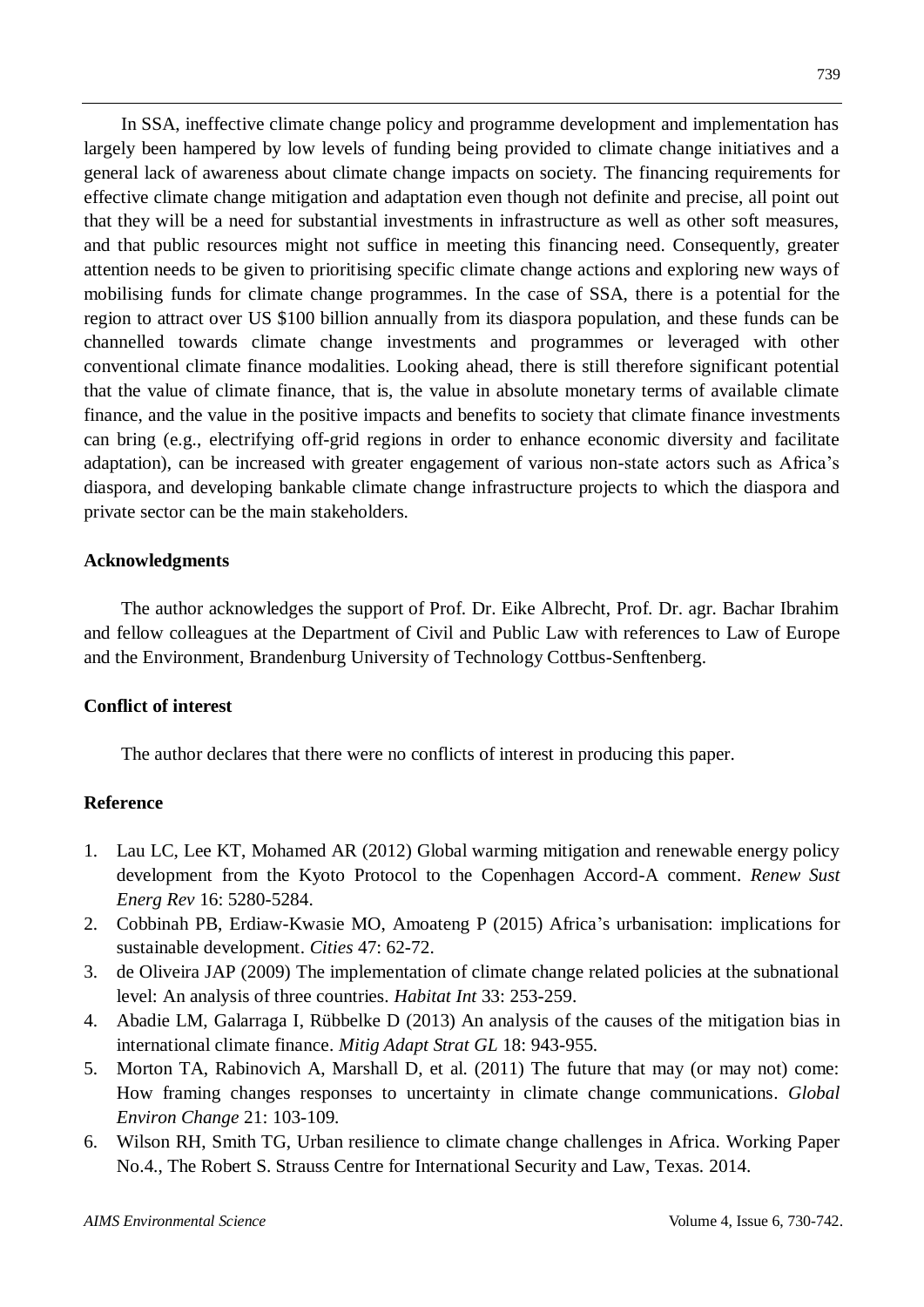- 7. Scrieciu SS, Barker T, Ackerman F (2013) Pushing the boundaries of climate economics: critical issues to consider in climate policy analysis. *Ecol Econ* 85: 155-165.
- 8. Hu Y, Monroy CR (2012) Chinese energy and climate policies after Durban: Save the Kyoto Protocol. *Renew Sust Energ Rev* 16: 3243-3250.
- 9. Rong F (2010) Understanding developing country stances on post-2012 climate change negotiations: Comparative analysis of Brazil, China, India, Mexico, and South Africa. *Energy Policy* 38: 4582-4591.
- 10. Howlett M (2014) Why are policy innovations rare and so often negative? Blame avoidance and problem denial in climate change policy-making. *Global Environ Change* 29: 395-403.
- 11. Masini A, Menichetti E (2013) Investment decisions in the renewable energy sector: An analysis of nonfinancial drivers. *Tech Forecast Soc Change* 80: 510-524.
- 12. Hallegatte S, Bangalore M, Bonzanigo L, et al., Shock Waves: Managing the Impacts of Climate Change on Poverty. Climate Change and Development Series, World Bank, Washington, DC. 2016.
- 13. Buurman J, Babovic V (2016) Adaptation Pathways and Real Options Analysis: An approach to deep uncertainty in climate change adaptation policies. *Policy Soc* 35: 137-150.
- 14. Buchner B, Falconer A, Hervé-Mignucci M, et al., The Landscape of Climate Finance: A CPI report. Climate Policy Initiative, Venice, 2011. Available from: [http://climatepolicyinitiative.org/wp-content/uploads/2011/10/The-Landscape-of-Climate-Financ](http://climatepolicyinitiative.org/wp-content/uploads/2011/10/The-Landscape-of-Climate-Finance-120120.pdf) [e-120120.pdf.](http://climatepolicyinitiative.org/wp-content/uploads/2011/10/The-Landscape-of-Climate-Finance-120120.pdf)
- 15. UN (United Nations), Transforming our world: the 2030 Agenda for Sustainable Development. United Nations, New York. 2015.
- 16. Glemarec Y (2012) Financing off-grid sustainable energy access for the poor. *Energy Policy* 47: 87-93.
- 17. Yu Y (2014) Climate finance, Africa and China's role. *Afr East-Asian Affair* 1: 36-57.
- 18. Kato T, Ellis J, Pauw P, et al., Scaling up and replicating effective climate Finance interventions. Climate Change Expert Group Paper 2014 (1), OECD, Paris. 2014.
- 19. Mbeva K, Ochieng C, Atela J, et al., Intended Nationally Determined Contributions as a Means to Strengthening Africa's Engagement in International Climate Negotiations. Climate Resilient Economies Working Paper no. 001/2015, African Centre for Technology Studies (ACTS), ACTS Press, Nairobi. 2015.
- 20. Campillo G, Mullan M, Vallejo L, Climate Change Adaptation and Financial Protection: Synthesis of Key Findings from Colombia and Senegal. OECD Environment Working Papers No. 120, OECD Publishing, Paris. 2017.
- 21. World Bank, Africa's Pulse, Oct 2015, vol. 12, World Bank, Washington, DC. 2015.
- 22. Eriksen S, Aldunce P, Bahinipati CS, et al. (2011) When not every response to climate change is a good one: Identifying principles for sustainable adaptation. *Climate Dev* 3:7-20.
- 23. Pasquini L, Cowling RM, Ziervogel G (2013) Facing the heat: Barriers to mainstreaming climate change adaptation in local government in the Western Cape Province, South Africa. *Habitat Int* 40: 225-232.
- 24. AfDB (African Development Bank), Available from: [http://www.afdb.org/en/cop/programme/climate-finance-for-africa/.](http://www.afdb.org/en/cop/programme/climate-finance-for-africa/)
- 25. Mitchell TD, Hulme M (1999) Predicting regional climate change: living with uncertainty. *Prog Physl Geog* 23: 57-78.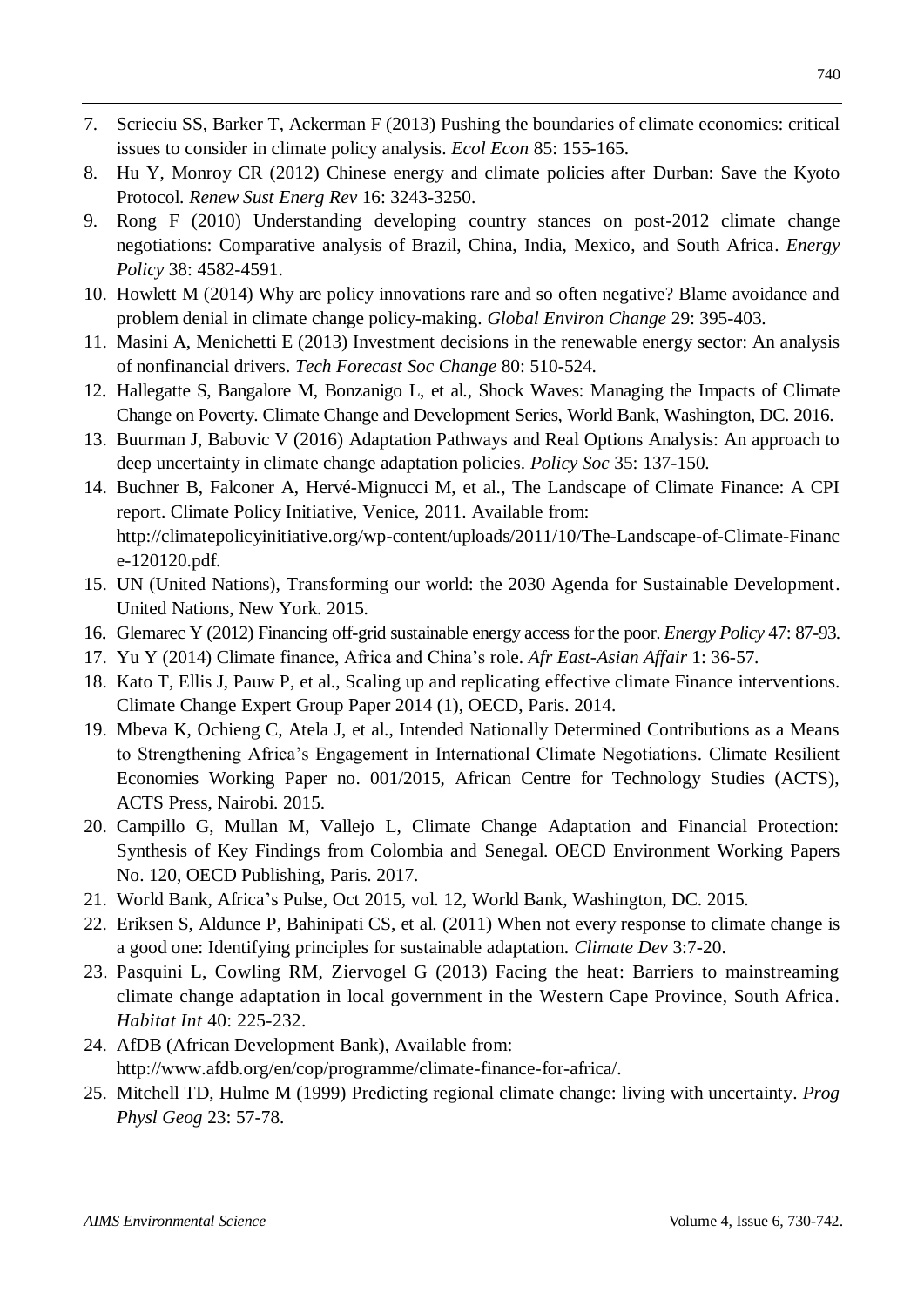- 26. UNFCCC (United Nations Framework Convention on Climate Change), Report of the conference of the parties on its sixteenth session; addendum: part two: action taken by the conference of the parties at its sixteenth session. FCCC/CP/2010/7/Add.1. 2011.
- 27. Buchner B, Stadelmann M, Wilkinson J, et al., The Global Landscape of Climate Finance 2014. Climate Policy Initiative, Venice. 2014.
- 28. Zhang W, Pan X (2016) Study on the demand of climate finance for developing countries based on submitted INDC. *Adv Climate Change Res* 7: 99-104.
- 29. Marwan NF, Kadir NA, Hussin A, et al. (2013) Export, aid, remittance and growth: Evidence from Sudan. *Procedia Econ Financ* 7: 3-10.
- 30. Centre for Environmental Policy and Advocacy, Draft Position Paper: Towards Development of Climate Change Policy in Malawi. Centre for Environmental Policy and Advocacy, Blantyre. 2012. Available from:

http://www.cepa.org.mw/documents/ECRP\_documents/CEPA\_Draft\_Position\_Paper\_Climate\_ Change\_Policy.pdf.

- 31. Bird N, Asante F, Bawakyillenuo S, et al., Public spending on climate change in Africa: Experiences from Ethiopia, Ghana, Tanzania and Uganda. Overseas Development Institute, London. 2016.
- 32. Niang I, Ruppel OC, Abdrabo MA, et al., Africa. In: Climate Change 2014: Impacts, Adaptation, and Vulnerability. Part B: Regional Aspects. Contribution of Working Group II to the Fifth Assessment Report of the Intergovernmental Panel on Climate Change. Cambridge University Press, Cambridge, United Kingdom and New York, NY, USA, pp. 1199-1265. 2014.
- 33. Arezki R, Brückner M (2012) Rainfall financial development, and remittances: Evidence from Sub-Saharan Africa. *J Int Econ* 87: 377-385.
- 34. Watkins K, Quattri M, Lost in intermediation: How excessive charges undermine the benefits of remittances for Africa, Overseas Development Institute, London. 2014.
- 35. Kriegler E, O'Neill BC, Hallegatte S, et al. (2012) The need for and use of socio-economic scenarios for climate change analysis: A new approach based on shared socio-economic pathways. *Global Environ Change* 22: 807-822.
- 36. Anda J, Golub A, Strukova E (2009) Economics of climate change under uncertainty: Benefits of flexibility. *Energy Policy* 37: 1345-1355.
- 37. Engels A, Hüther O, Schäfer M, et al. (2013) Public climate-change skepticism, energy preferences and political participation. *Global Environ Change* 23: 1018-1027.
- 38. Grafakos S, Flamos A, Oikonomou V, et al. (2010) Multi-criteria analysis weighting methodology to incorporate stakeholders' preferences in energy and climate policy interactions. *Int J Energy Sec Manag* 4: 434-461.
- 39. Broughton EK, Brent AC, Haywood L (2012) Application of A Multi-Criteria Analysis Approach for Decision-Making in the Energy Sector: The Case of Concentrating Solar Power in South Africa. *Energy Environ* 23: 1221-1231.
- 40. Konidari P, Mavrakis D (2007) Multi-criteria evaluation of climate policy interactions. *J Multi-criteria Decis Anal* 14: 35-53.
- 41. Kalim PFHB, Shah U (2011) A multi-criteria evaluation of policy instruments for climate change mitigation in the power generation sector of Trinidad and Tobago. *Energy Policy* 39: 6331-6343.
- 42. Röser F, Day T, Kurdziel M, After Paris: What is next for Intended Nationally Determined Contributions (INDCs)? International Partnership on Mitigation and MRV and New Climate Institute, 2016.